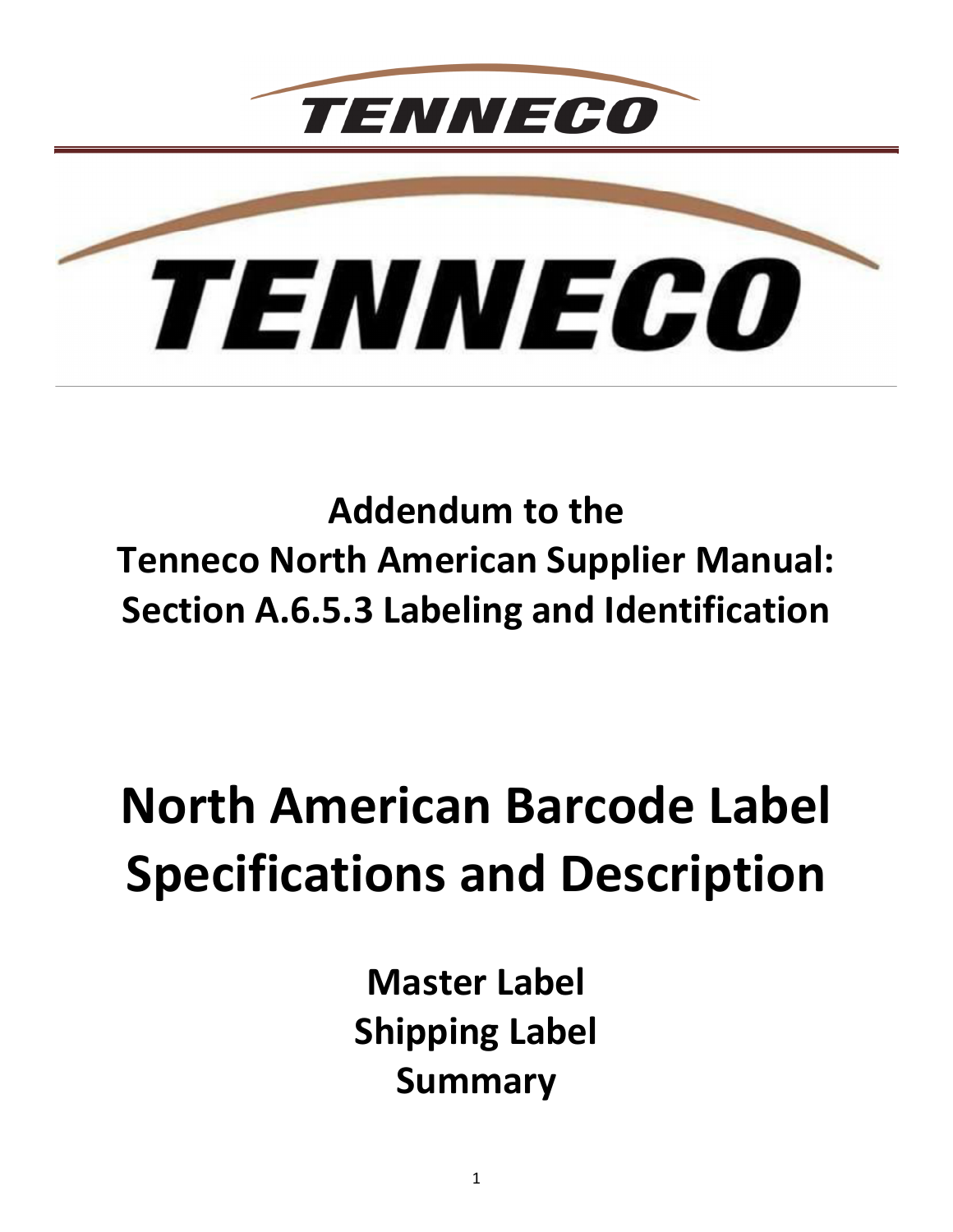

# **Section A.6.5.3 (Revision 2. 9/2014)**

# **TRANSPORT LABEL DATA DESCRIPTION- AIAG (Tenneco Standard)**

Transport Labels are made of 2 sections: Master Label and Shipping Label **AIAG B10, B12-BH STD**.

A. *Master Label… is* used to identify the total pcs (not containers) of a multiple single pack load of the **same** part number on a pallet. Even though you may be using a Master label you are still required to label each container on your pallet. Your label must be (4x6) in size and display the same data field order consistency as the labels provided. The face type of your label can be created at your own discretion but the Alpha characters for the Part Number, Supplier code, and Quantity field must be larger in size than the other characters on the label.



AIAG (Tenneco Standard)

Tenneco Part Number – Font Point Size: 36 must be printed below the bar code.

Tenneco Part Number Disc – Human Readable and must be printed about the bar code.

Supplier Number – Font Point Size: 36 must be printed below the bar code.

Supplier Number Disc – Human Readable and must be printed above bar code.

Quantity Number – Font point size: 36 must be printed below the bar code.

Quantity Number Disc – Human Readable and must be printed above bar code.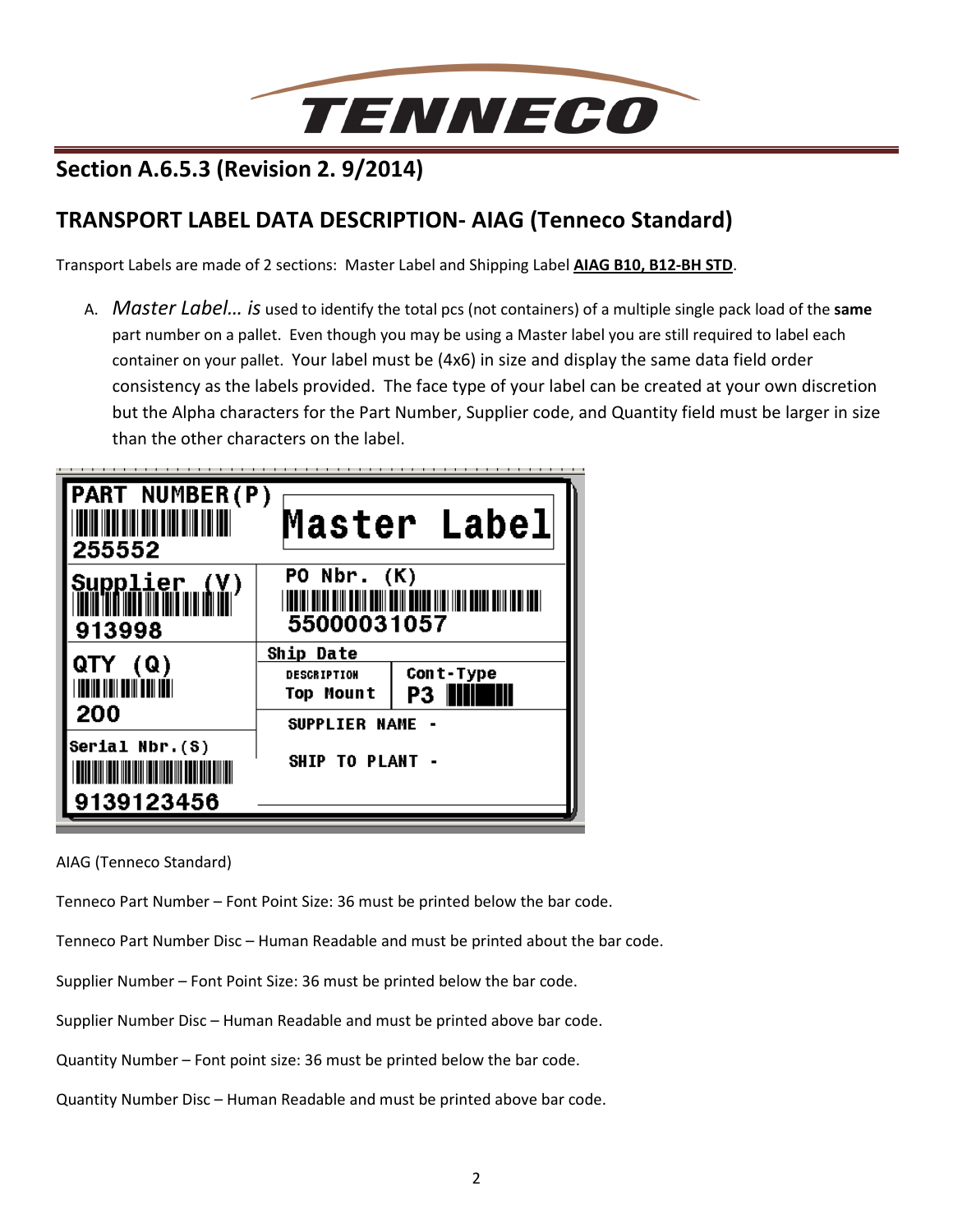

*Serial Number – Font Point Size: 36 must be printed below the bar code. Serial number must be unique with a non – repeating number in the last 24 months. The serial number field must not exceed 10 characters but can include alpha and numeric characters.*

Serial Number Disc – Human readable and must be printed above bar code.

Master Label Alpha Field – Bold Visible Fonts in this Human a readable field.

Purchase Order Number - Font point size: 12 must be printed below the bar code.

Purchase Order Number Disc – Human Readable and must be printed above the bar code.

Date Supplier shipping date - Human readable suppliers current ship date.

Description (product alpha field) – Human readable abbreviated field defining contents (type) of freight.

Container Type: Font Point Size: 18 must be printed below the bar code label.

Container Type Desc: Human Readable and must be printed left of the bar code.

Note:

#### All labels the containers type field would be the following:

If you ship returnable containers you would use the Tenneco Returnable Container type for example P3, P34 etc . . . . you must include a bar code identifying this container. We can provide you with a list of Tenneco owned container numbers for this field.

If you ship option 1-2 no bar code identifier is needed.

- 1. If you ship cardboard it would be "Card"
- 2. If you ship in a tub it would be a "tub"

Ship From Alpha Field: Human Readable field showing supplier name, city, and state. Please note the point fonts for the Ship from need to be smaller than that of the ship to address.

Ship to Alpha Field: Human Readable field showing Tenneco Plant Name and ship to Doc number where applicable. Please note that point font for the Ship to need to be larger than that of the ship from address.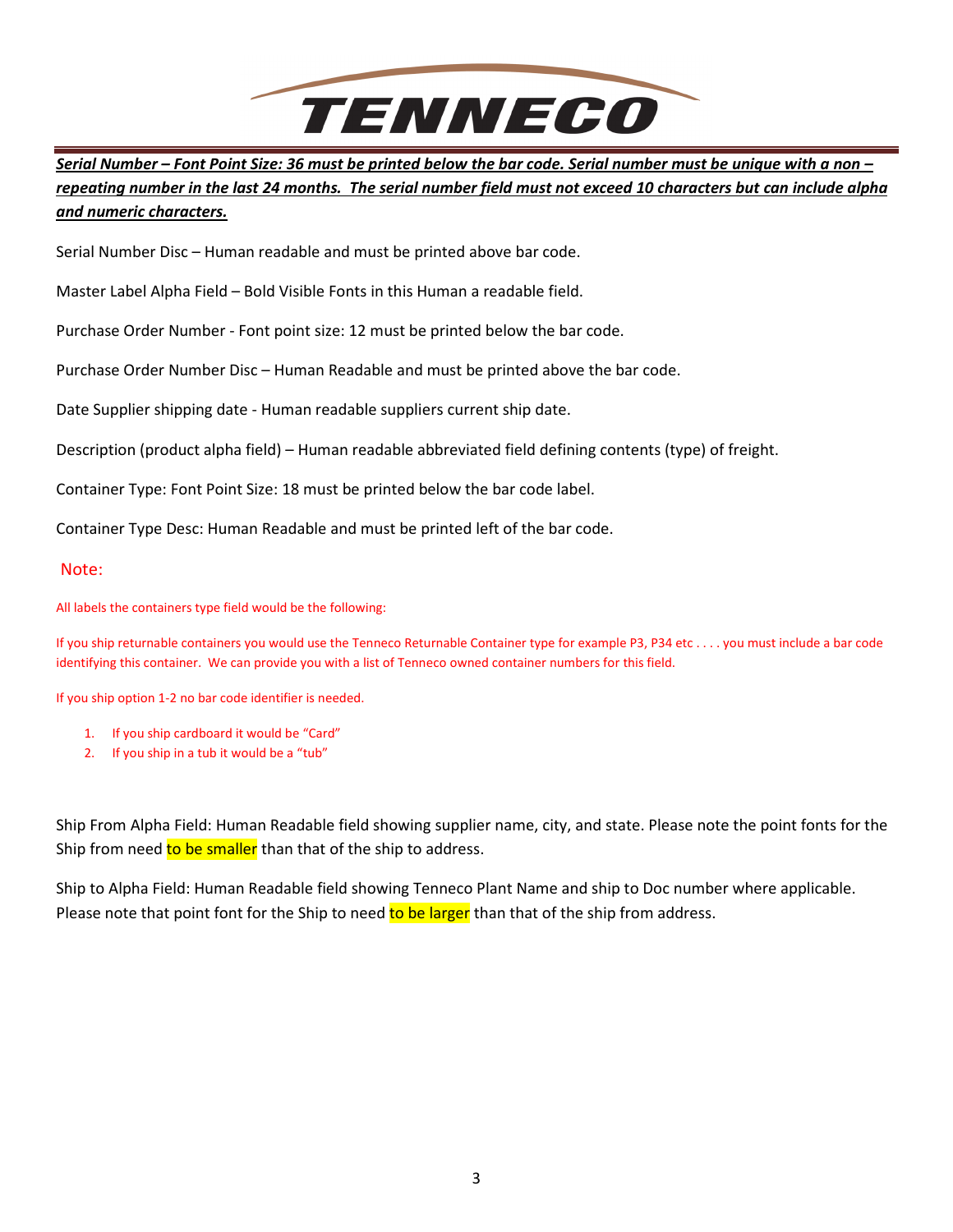

**Section A.6.5.3 cont.** 

# **TRANSPORT LABEL DATA DESCRIPTION CONT.**

Transport labels are made of 2 sections: Master Shipping Label **AIAG B10,B12-BH STD**

B. *Shipping label…* is to identify the contents of an individual container of a single part number for a shipment. Your label must be (4x6) in size and display the same data field order consistency as the labels provided. The face type of your label can be created at your own discretion but the Alpha characters for the Part Number, Supplier code, and Quantity field must be larger in size than the other characters on the label.



AIAG (Tenneco Standard)

Tenneco Part Number – Font Point Size: 36 must be printed below the bar code.

Tenneco Part Number Desc – Human Readable and must be printed about the bar code.

Supplier Number – Font Point Size: 36 must be printed below the bar code.

Supplier Number Desc – Human Readable and must be printed above bar code.

Quantity Number – Font point size: 36 must be printed below the bar code.

Quantity Number Desc – Human Readable and must be printed above bar code.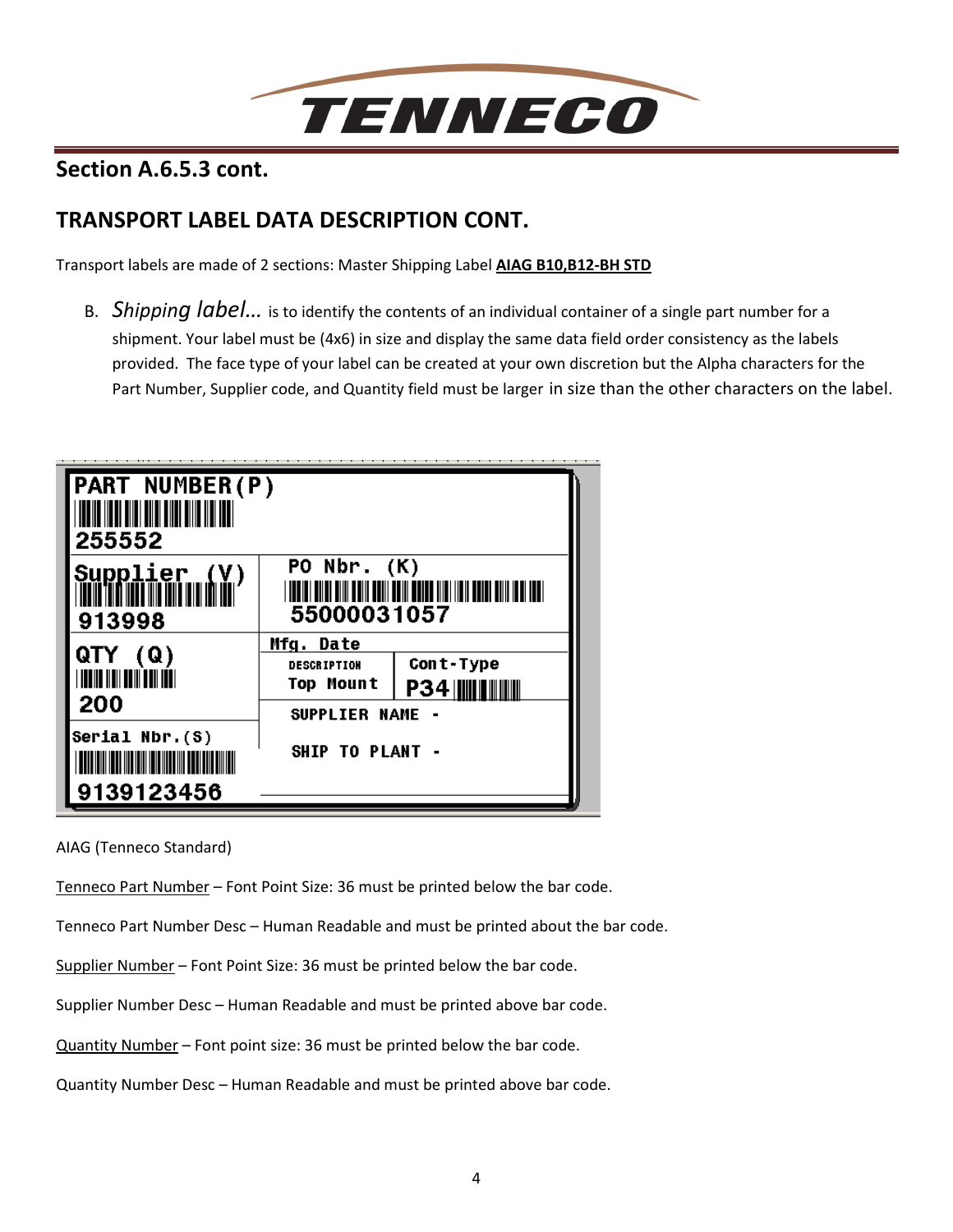

Serial Number – *Font Point Size: 36 must be printed below the bar code. Serial number must be unique with a non – repeating number in the last 24 months. The serial number field must not exceed 10 characters and can include alpha and numeric characters.* 

Serial Number Desc – Human readable and must be printed above bar code.

Purchase Order Number - Font point size: 12 must be printed below the bar code.

Purchase Order Number Disc – Human Readable and must be printed above the bar code.

Mfg. Date Field: Human readable supplier part mfg. date

Desc (product alpha field) – Human readable abbreviated field defining contents of freight.

Container Type: Font Point Size: 18 with leading character must be printed below the bar code label.

Container Type Desc: Human Readable and must be printed left of the bar code.

#### Note:

Container type field would be the following:

If you ship returnable containers you would use the Container type for example P3, P34

If you ship options 1-2 would not require a "bar code" just human readable format

- 1. If you ship cardboard it would be "Card".
- 2. If you ship in a metal tub it would be "tub"

.Ship From Alpha Field: Human Readable field showing supplier name, city, and state. Please note the point fonts for the Ship from need to be smaller than that of the ship to address.

Ship to Alpha Field: Human Readable field showing Tenneco Plant Name and ship to Doc number where applicable. Please note that point font for the Ship to need to be larger than that of the ship from address.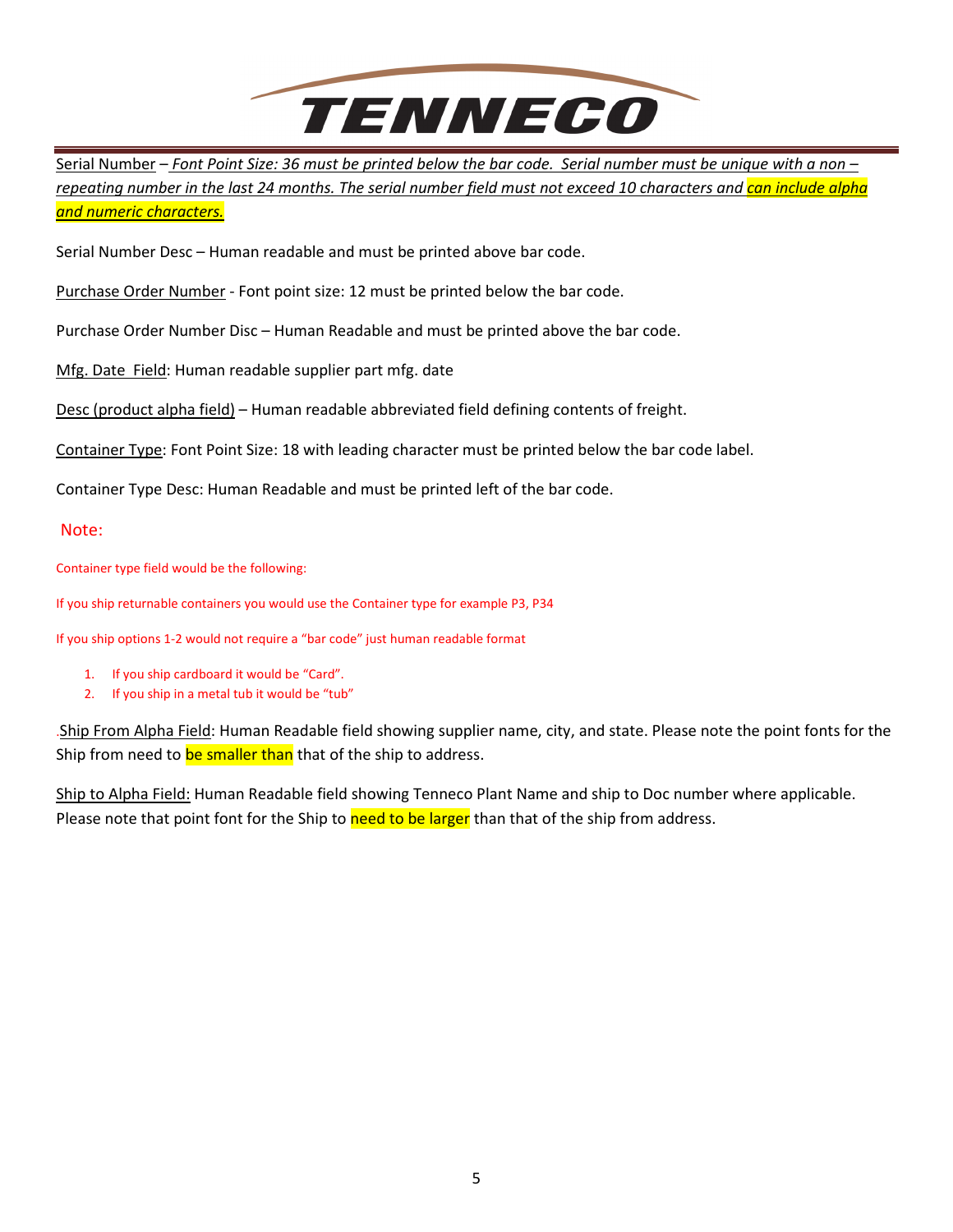

# **Example-- Shipping label w/out Master Label.**

| <b>PART NUMBER(P)</b><br><u>Mil in din an an ainm ann an an </u><br>255552 |                                                                             |                                           |
|----------------------------------------------------------------------------|-----------------------------------------------------------------------------|-------------------------------------------|
| Supplier<br>Millimininininin<br>913998                                     | PO $Nbr. (K)$<br>55000031057                                                |                                           |
| QTY (Q)<br>TOOTHO TION OO IN DOOR I<br>200                                 | Mfg. Date<br><b>DESCRIPTION</b><br><b>Top Mount</b><br><b>SUPPLIER NAME</b> | Cont-Type<br><b>P34 IIII IIIIIII</b><br>۰ |
| Serial $Nbr.(S)$<br>9139123456                                             | SHIP TO PLANT -                                                             |                                           |

Note:

. Container type field would be the following:

If you ship returnable containers you would use the Container type for example P3, P34

Options 1-2 would not require a "bar code" just human readable format

- 1. If you ship cardboard it would be "Card".
- 2. If you ship in a metal tub it would be "tub"

In the above example the supplier shipped in a P34 Tenneco Returnable.

## See samples 1-2 below for further help.

## **Next Page.**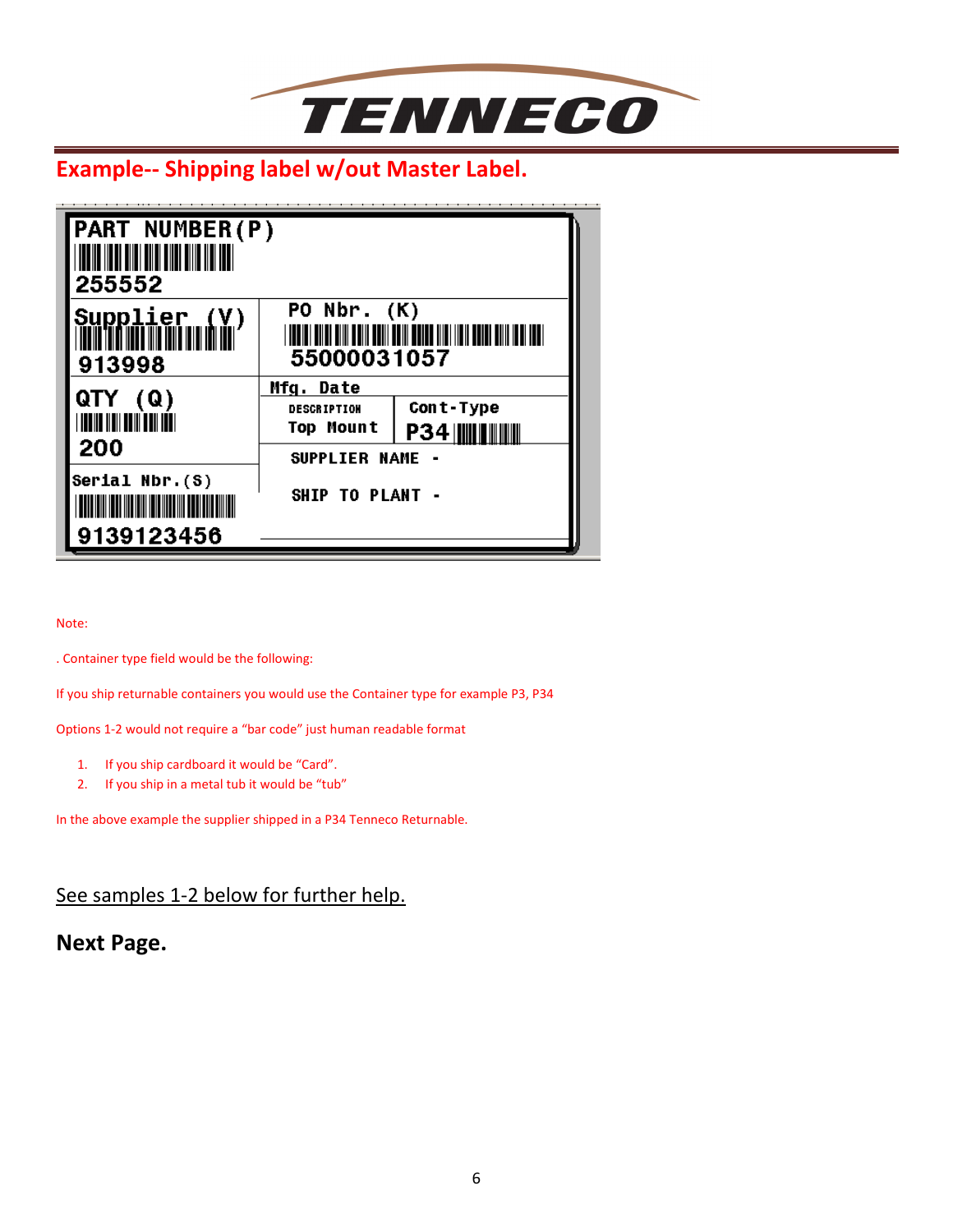

*Master label sample.* 

*Sample 1. Master Label using Tenneco Returnable P3* 



Sample 1. Master label explanation.

**Location: Upper Corner (Always Visible To The Outside) When shipping a pallet with a Master Label you must still label each container with its own shipping lable. The Master lable must be placed on the outside of the shrink wrap visible to the receiving dock.** 

Note:

. Container type field would be the following:

If you ship returnable containers you would use the Container type for example P3, P34.

Options 1-2 would not require a "bar code" just human readable format

1. If you ship cardboard it would be "Card".

2. If you ship in a metal tub it would be "tub"

In the above example the supplier shipped in a P3 Tenneco Returnable.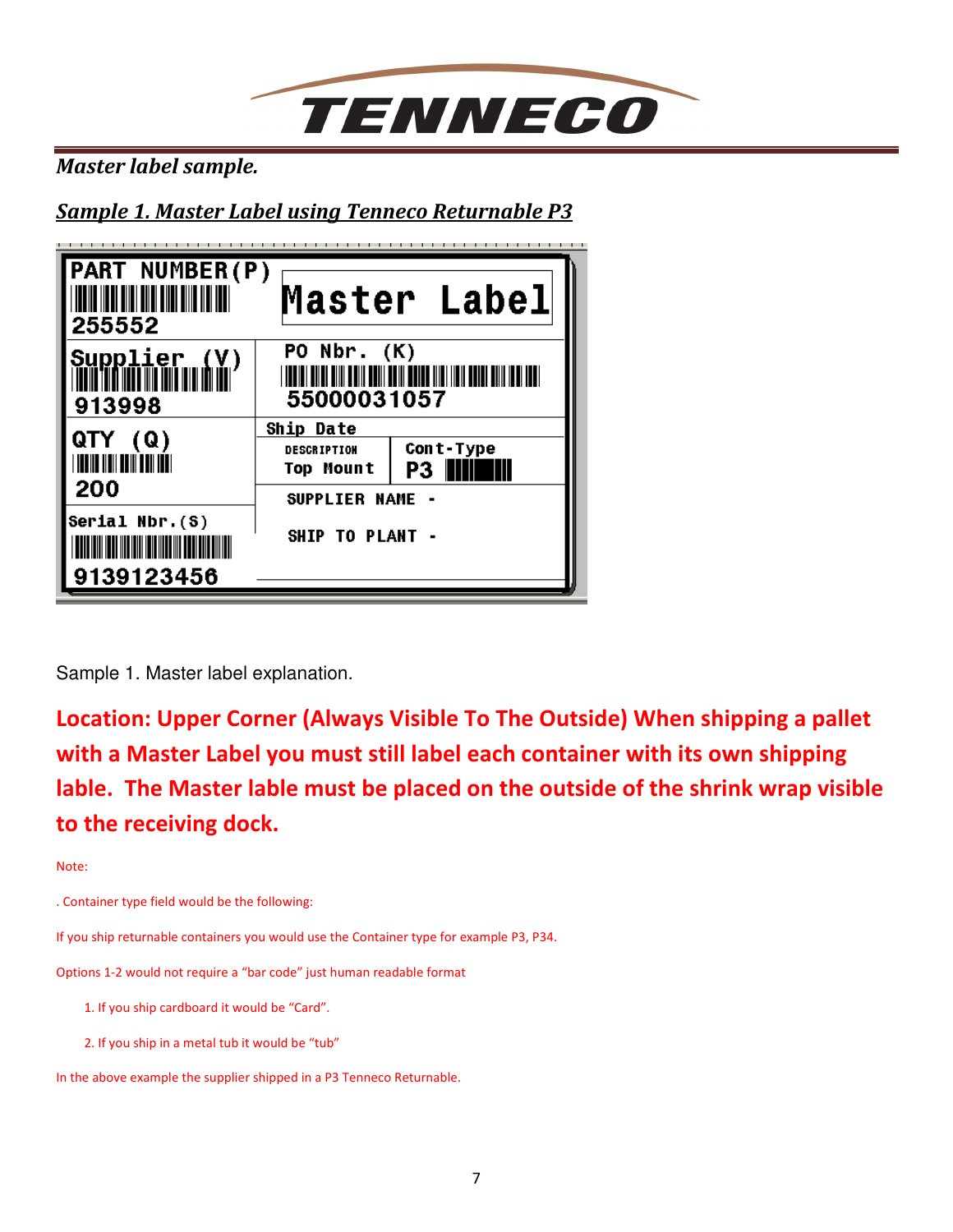

*Shipping label Sample* 

*Sample 2. Shipping Label using Tenneco Returnable P34* 



**Sample 2. Shipping Label explanation.** 

# **Location: Upper Corner (Always Visible To The Outside)**

Container type field would be the following:

If you ship returnable containers you would use the Container type for example P3, P34

If you ship options 1-2 would not require a "bar code" just human readable format

1. If you ship cardboard it would be "Card".

2. If you ship in a metal tub it would be "tub"

In the above example the supplier shipped in a P3 Tenneco Returnable.